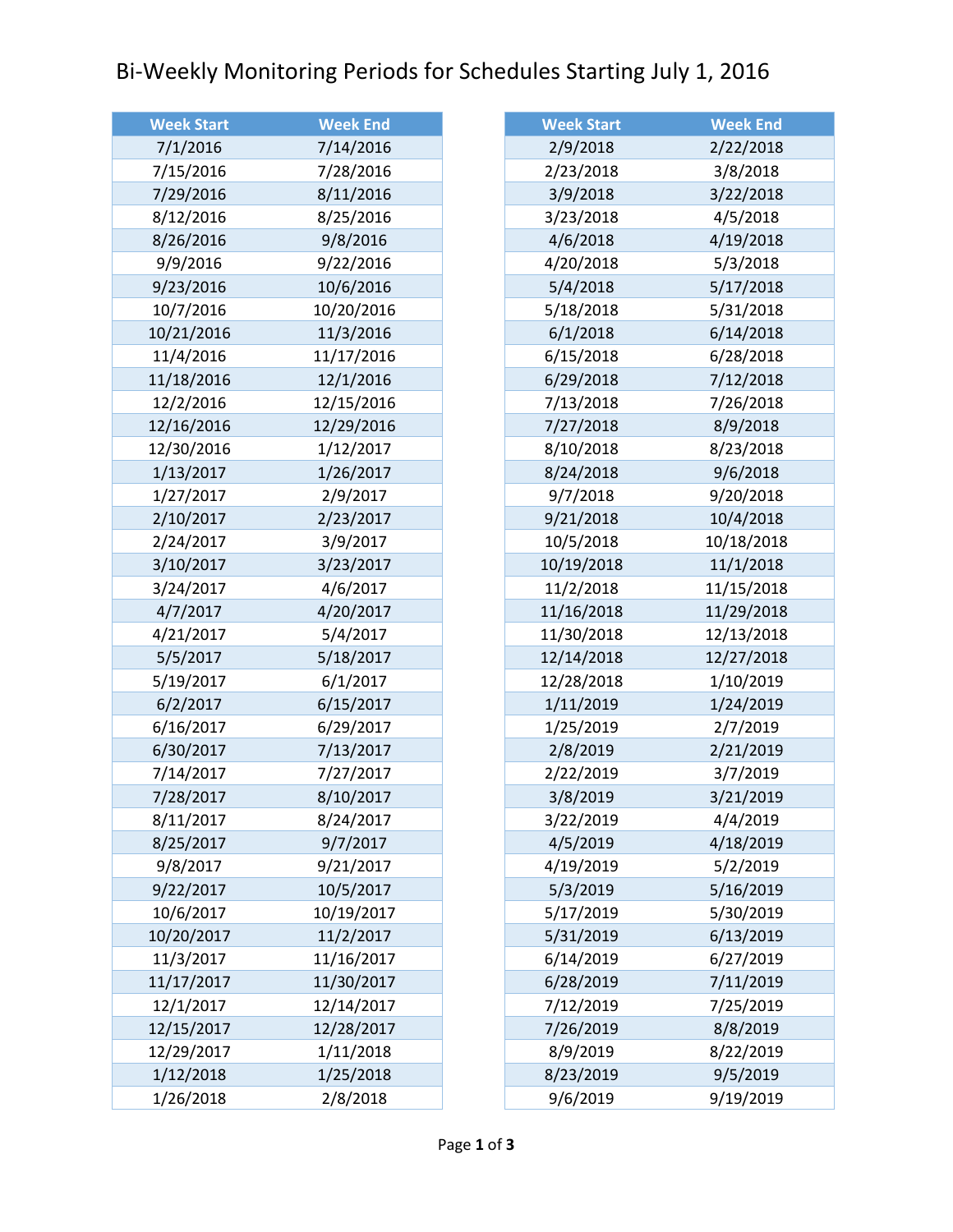## Bi-Weekly Monitoring Periods for Schedules Starting July 1, 2016

| <b>Week Start</b> | <b>Week End</b> |
|-------------------|-----------------|
| 9/20/2019         | 10/3/2019       |
| 10/4/2019         | 10/17/2019      |
| 10/18/2019        | 10/31/2019      |
| 11/1/2019         | 11/14/2019      |
| 11/15/2019        | 11/28/2019      |
| 11/29/2019        | 12/12/2019      |
| 12/13/2019        | 12/26/2019      |
| 12/27/2019        | 1/9/2020        |
| 1/10/2020         | 1/23/2020       |
| 1/24/2020         | 2/6/2020        |
| 2/7/2020          | 2/20/2020       |
| 2/21/2020         | 3/5/2020        |
| 3/6/2020          | 3/19/2020       |
| 3/20/2020         | 4/2/2020        |
| 4/3/2020          | 4/16/2020       |
| 4/17/2020         | 4/30/2020       |
| 5/1/2020          | 5/14/2020       |
| 5/15/2020         | 5/28/2020       |
| 5/29/2020         | 6/11/2020       |
| 6/12/2020         | 6/25/2020       |
| 6/26/2020         | 7/9/2020        |
| 7/10/2020         | 7/23/2020       |
| 7/24/2020         | 8/6/2020        |
| 8/7/2020          | 8/20/2020       |
| 8/21/2020         | 9/3/2020        |
| 9/4/2020          | 9/17/2020       |
| 9/18/2020         | 10/1/2020       |
| 10/2/2020         | 10/15/2020      |
| 10/16/2020        | 10/29/2020      |
| 10/30/2020        | 11/12/2020      |
| 11/13/2020        | 11/26/2020      |
| 11/27/2020        | 12/10/2020      |
| 12/11/2020        | 12/24/2020      |
| 12/25/2020        | 1/7/2021        |
| 1/8/2021          | 1/21/2021       |
| 1/22/2021         | 2/4/2021        |
| 2/5/2021          | 2/18/2021       |
| 2/19/2021         | 3/4/2021        |
| 3/5/2021          | 3/18/2021       |
| 3/19/2021         | 4/1/2021        |
| 4/2/2021          | 4/15/2021       |
| 4/16/2021         | 4/29/2021       |

| <b>Week Start</b> | <b>Week End</b> |
|-------------------|-----------------|
| 4/30/2021         | 5/13/2021       |
| 5/14/2021         | 5/27/2021       |
| 5/28/2021         | 6/10/2021       |
| 6/11/2021         | 6/24/2021       |
| 6/25/2021         | 7/8/2021        |
| 7/9/2021          | 7/22/2021       |
| 7/23/2021         | 8/5/2021        |
| 8/6/2021          | 8/19/2021       |
| 8/20/2021         | 9/2/2021        |
| 9/3/2021          | 9/16/2021       |
| 9/17/2021         | 9/30/2021       |
| 10/1/2021         | 10/14/2021      |
| 10/15/2021        | 10/28/2021      |
| 10/29/2021        | 11/11/2021      |
| 11/12/2021        | 11/25/2021      |
| 11/26/2021        | 12/9/2021       |
| 12/10/2021        | 12/23/2021      |
| 12/24/2021        | 1/6/2022        |
| 1/7/2022          | 1/20/2022       |
| 1/21/2022         | 2/3/2022        |
| 2/4/2022          | 2/17/2022       |
| 2/18/2022         | 3/3/2022        |
| 3/4/2022          | 3/17/2022       |
| 3/18/2022         | 3/31/2022       |
| 4/1/2022          | 4/14/2022       |
| 4/15/2022         | 4/28/2022       |
| 4/29/2022         | 5/12/2022       |
| 5/13/2022         | 5/26/2022       |
| 5/27/2022         | 6/9/2022        |
| 6/10/2022         | 6/23/2022       |
| 6/24/2022         | 7/7/2022        |
| 7/8/2022          | 7/21/2022       |
| 7/22/2022         | 8/4/2022        |
| 8/5/2022          | 8/18/2022       |
| 8/19/2022         | 9/1/2022        |
| 9/2/2022          | 9/15/2022       |
| 9/16/2022         | 9/29/2022       |
| 9/30/2022         | 10/13/2022      |
| 10/14/2022        | 10/27/2022      |
| 10/28/2022        | 11/10/2022      |
| 11/11/2022        | 11/24/2022      |
| 11/25/2022        | 12/8/2022       |